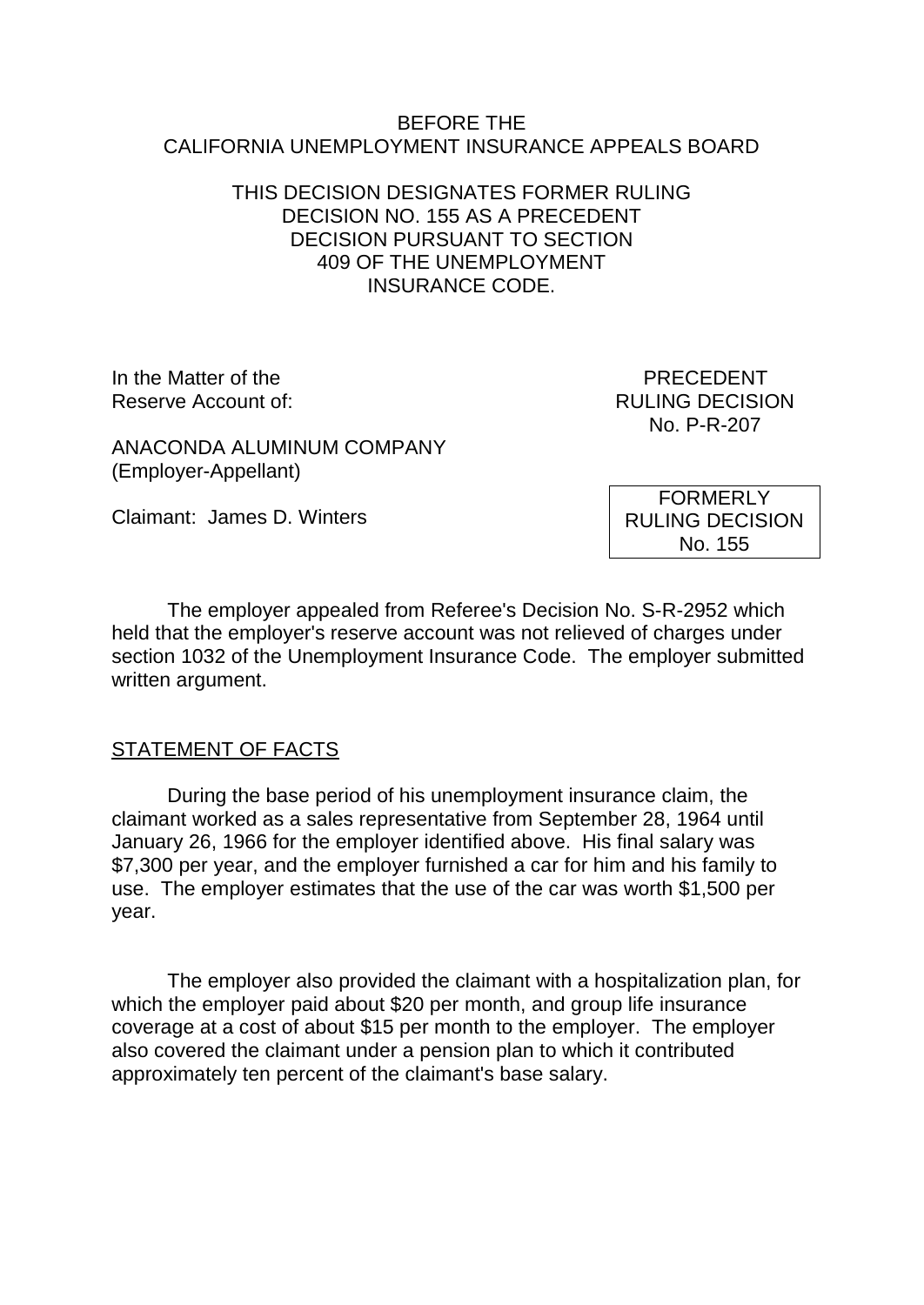On January 26, 1966 the claimant notified the employer that he was leaving work to accept employment with one of the employer's competitor's in a comparable postition at a salary of \$750 per month. In the new position he was also promised a car allowance of \$175 per month. He was to be covered by group insurance of some sort, paid for by the new employer but was not immediately eligible for participation in a pension plan.

The employer-appellant concedes that the claimant received a substantial increase in base pay in the new employment. It contends: (1) that the standard of good cause which should apply in ruling cases is good cause attributable to the employer, rather than the standard which is applied in benefit cases; (2) that in any case, leaving a good job to accept a better one or merely to obtain an increase in wages was not intended to be included within the scope of good cuase by the legislature when it adopted the code; and (3) that so-called "fringe" benefits may not be disregarded in determining whether a claimant has good cause for leaving one job to take another.

# REASONS FOR DECISION

Section 1032 of the California Unemployment Insurance Code provides that an employer's reserve account shall be relieved of charges for benefits paid to a claimant if the claimant left that employer's employ voluntarily and without good cause.

In Ruling Decision No. 1, this Board considered the same issue raised by the present appellant's first contention. We examined in detail the legislative history of the provisions of the Unemployment Insurance Act for the relief of an employer's reserve account if a claimant has left his work voluntarily and without good cause. In that case we concluded that the expression "voluntarily and without good cause" in that provision has the same meaning as "voluntarily without good cause" in the comparable benefit disqualification provision (now section 1256 of the code). We pointed out that the legislature had rejected the idea that good cause should be restricted to causes attributable to the employer. We have consistently adhered to that view since the issuance of that decision in 1952.

The courts of this state have similarly recognized that good cause for leaving work includes personal reasons even in ruling cases. It has been explicitly held that "the legislature intended that good cause shall include some causes which are personal" (California-Portland Cement Company v. California Unemployment Insurance Appeals Board (1960), 178 Cal. App. 2d. 263, 3 Cal. Rptr. 37).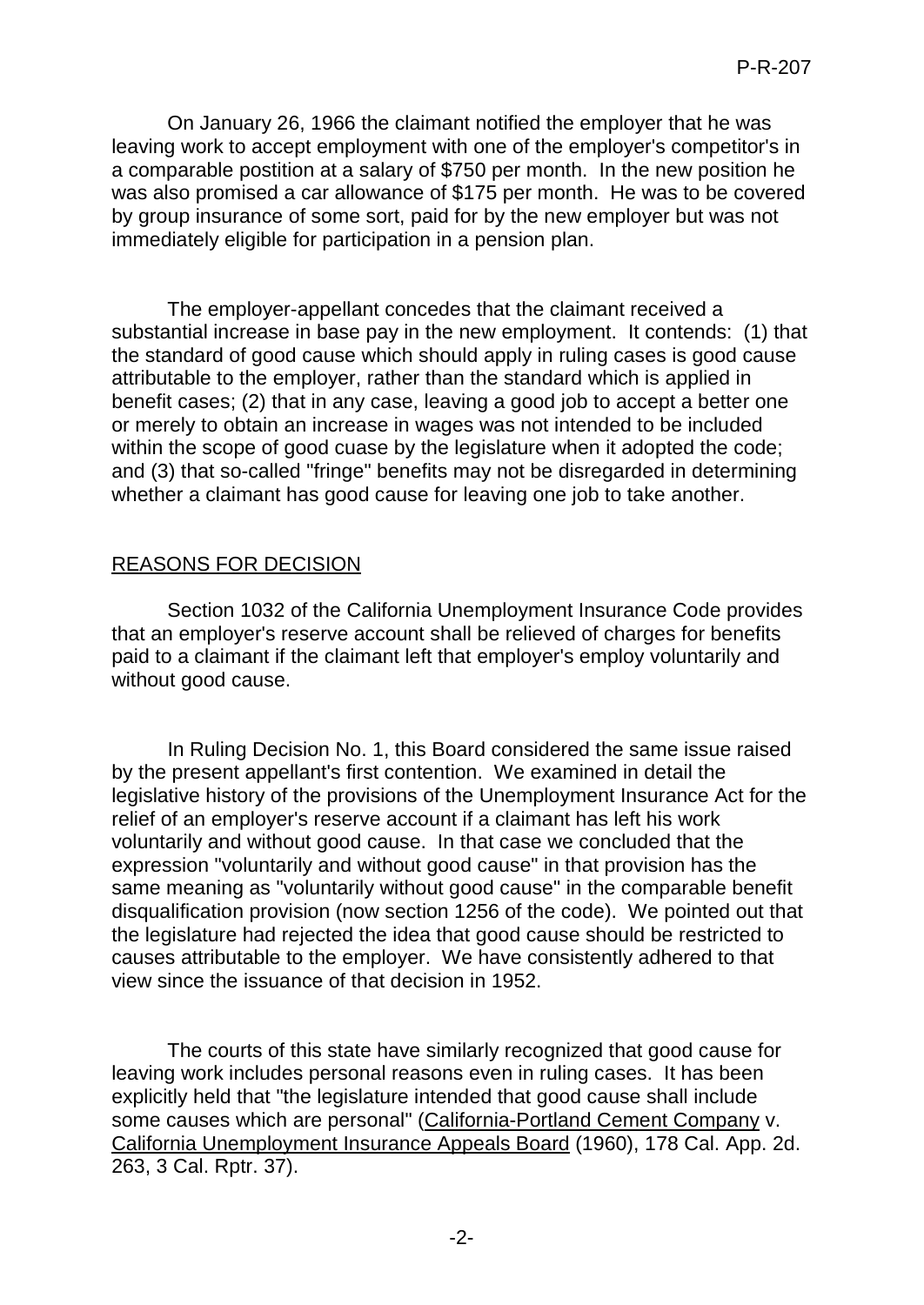Since the issuance of our Ruling Decision No. 1 cited above, the Unemployment Insurance Act has been reenacted into the Unemployment Insurance Code and amended many times. The legislature must have presumed to have been aware of the interpretation which we had given to the phrases "voluntarily without good cause" and "voluntarily and without good cause" as used in the act and in the code. Since it has not chosen to alter that definition or amplify those phrases in any manner during that time, we must conclude that it approves of our interpretation as representing what it intended by those words. It has, in fact, in that period rejected a proposed amendment which would have added the words now proposed by the appellant to be administratively inserted by us (California-Portland Cement Company v. California Unemployment Insurance Appeals Board, cited above; Assembly Bill No. 1412, introduced in 1955).

The employer's first contention must therefore be rejected.

We have described good cause for leaving work in Benefit Decision No. 5686 as a real, substantial and compelling reason of such nature as would cause a reasonable person genuinely desirous of retaining employment to take similar action.

In Ruling Decision No. 5, we held:

"In determining the issue of good cause in cases involving a leaving of work to accept other employment no definite standards or criteria can be established which may be uniformly applied in each and every case. Consideration must be given, among other things, to the relative remuneration, permanence and working conditions of the respective employments as well as the inducements or assurances, if any, made to the claimant by the prospective employer. . . ."

We held in Ruling Decisions Nos. 17 and 138 that speculative considerations or ones which are only a mere possibility are not to be given significant weight in distinguishing the relative desirability of two jobs, as in the case of a bonus which is not immediately due and therefore may or may not actually materialize at some later date.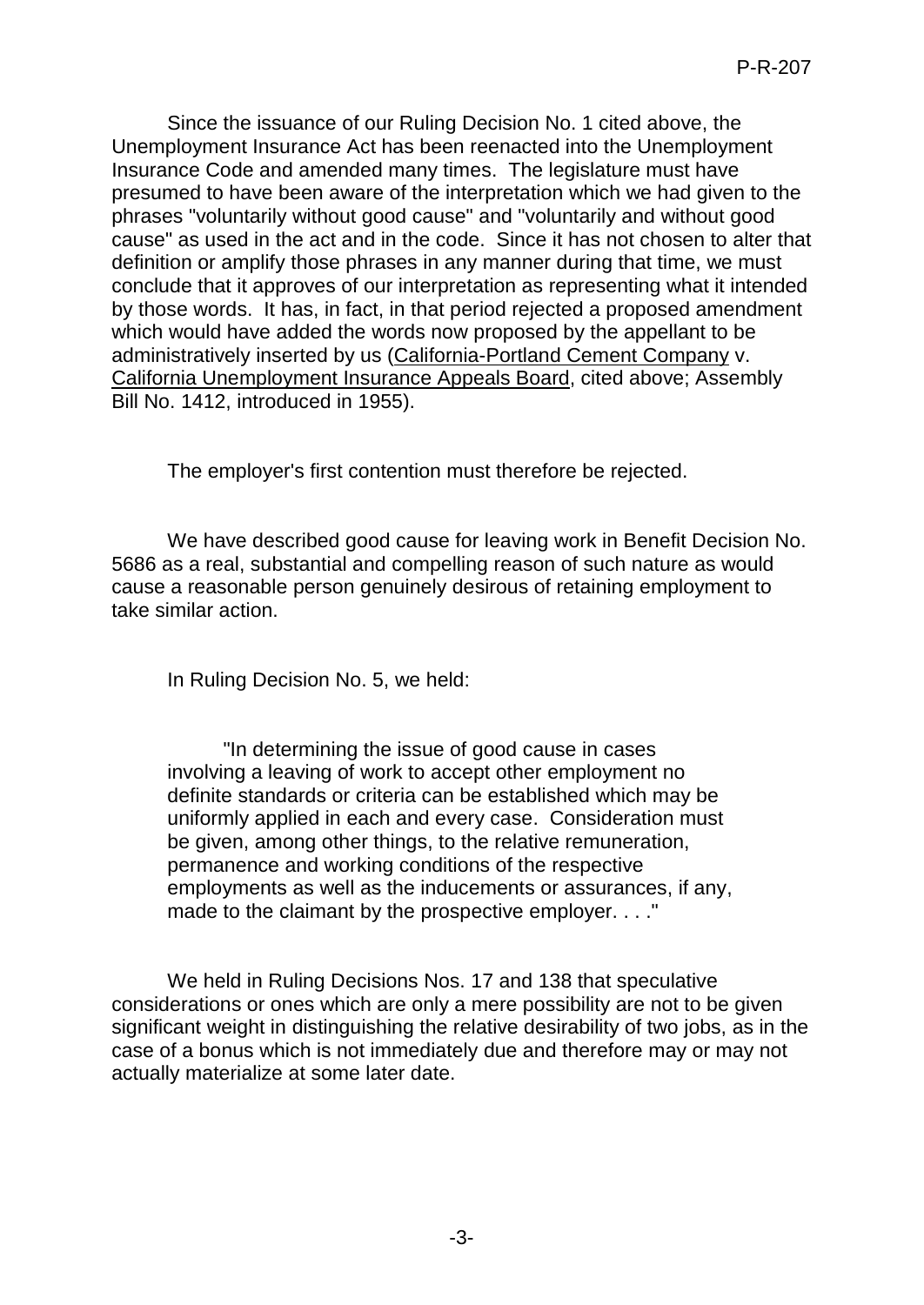The courts of this state have recognized that good cause for leaving work includes personal reasons and wage levels. They have held in particular that "the legislature intended that good cause shall include some causes which are personal" (California-Portland Cement Company v. California Unemployment Insurance Appeals Board, cited above) and that "A substantial reduction in earnings is generally regarded as good cause for leaving employment" (Bunny's Waffle Shop v. California Employment Commission (1944), 24 Cal. 2d 735, 151 P. 2d 224).

The employer's second contention, that change in employment because of a difference in wages is generally without good cause, is just as contrary to the "industrial reality" which the employer demands as to deny the significance of any other factor. We, therefore, cannot agree with the employer's second contention.

We have never said that any particular percentage of wage change is or is not good cause for leaving work, despite the language of the referee's decision. We have mentioned percentages only because they are more significant than absolute numbers of dollars in comparing wages. All our decisions taken together on this point suggest no more about the significance of percentages than that, if all other factors are equal, a ten percent change in wage level is near the boundary between a "substantial" and an insubstantial change in wage level, as meant in the Bunny's Waffle Shop case, cited above.

We have not said that the wage is the only factor to be considered and we have often considered other factors, such as the distance to work (Ruling Decisions Nos. 41 and 73), the relative permanence of the employments (Ruling Decisions Nos. 9, 15, 91, 130 and 133; Benefit Decisions Nos. 5524 and 5590), numbers of hours (Ruling Decisions Nos. 32 and 133), and similar factors (Ruling Decisions Nos. 4, 7, 41, 85, 105 and 120).

In some cases, the respective wages were the only factors adequately covered in the record, or the only significant differences between the jobs under comparison, as in Ruling Decision No. 17 cited by the employer.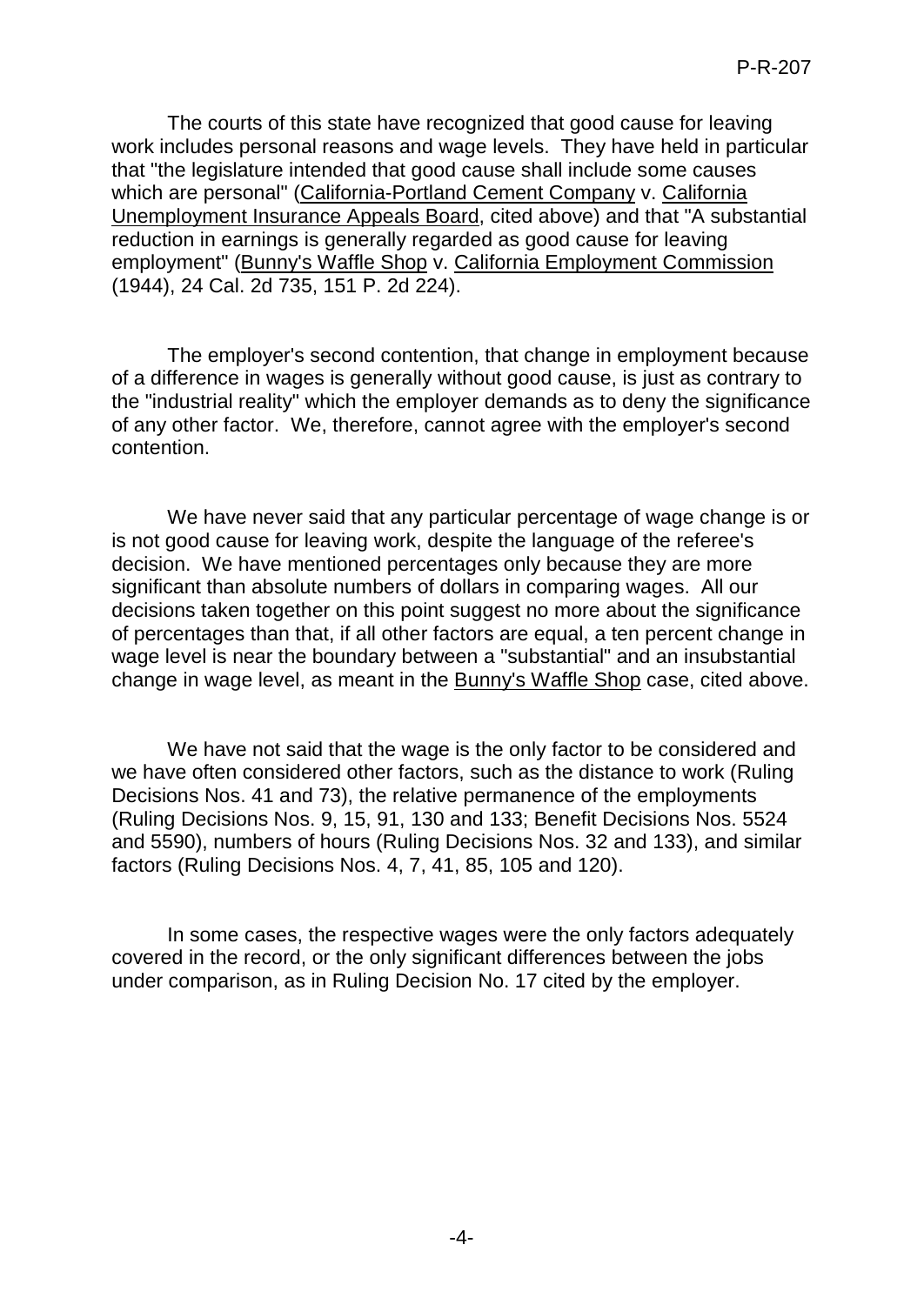The burden of proof or risk of nonpersuasion in this case rests upon the employer-appellant (California Portland Cement Company v. California Unemployment Insurance Appeals Board, cited above). It is true that in a number of cases, including Ruling Decisions Nos. 17 and 138, we have disregarded so-called fringe benefits offered by the former employer. Where the record does not show what fringe benefits are or are not offered by the prospective employer, the employer-appellant has not sustained its burden of proof, since the record does not permit a comparison on this basis.

It is also true, however, that in Ruling Decision No. 138 we held that fringe benefits may not he considered in determining the relative remuneration of two positions generally.

The employer in its written argument points out in this respect:

"However, even if for some reason fringe benefits do not appear . . . as remuneration, they certainly help constitute either the working conditions of the job or one of the inducements offered by the employer. They are, therefore, of relevant consideration under the test of Ruling Decision No. 5 in determining the presence of good cause. That fringe benefits are offered as inducement by the employer is beyond question to any one with a sense of industrial reality. . . ."

"Hence, in light of the stature and in-importance [sic] of fringe benefits and the absence of any stated reason . . . for their exclusion from consideration, we submit fringe benefits must be weighed in determining good cause."

This argument is well taken. Provided that the record shows the extent of fringe benefits offered in both employments to be compared, and such benefits are currently available, they must be considered along with the rest of the circumstances which realistically affect the relative desirability of the two jobs. To the extent that Ruling Decision No. 138 expresses views contrary to this, it is overruled.

In the present case, however, an evaluation of all the factors indicates that the prospects of the position which the claimant accepted were substantially more desirable than the job which he held. The employer-appellant has not sustained its burden of showing the contrary.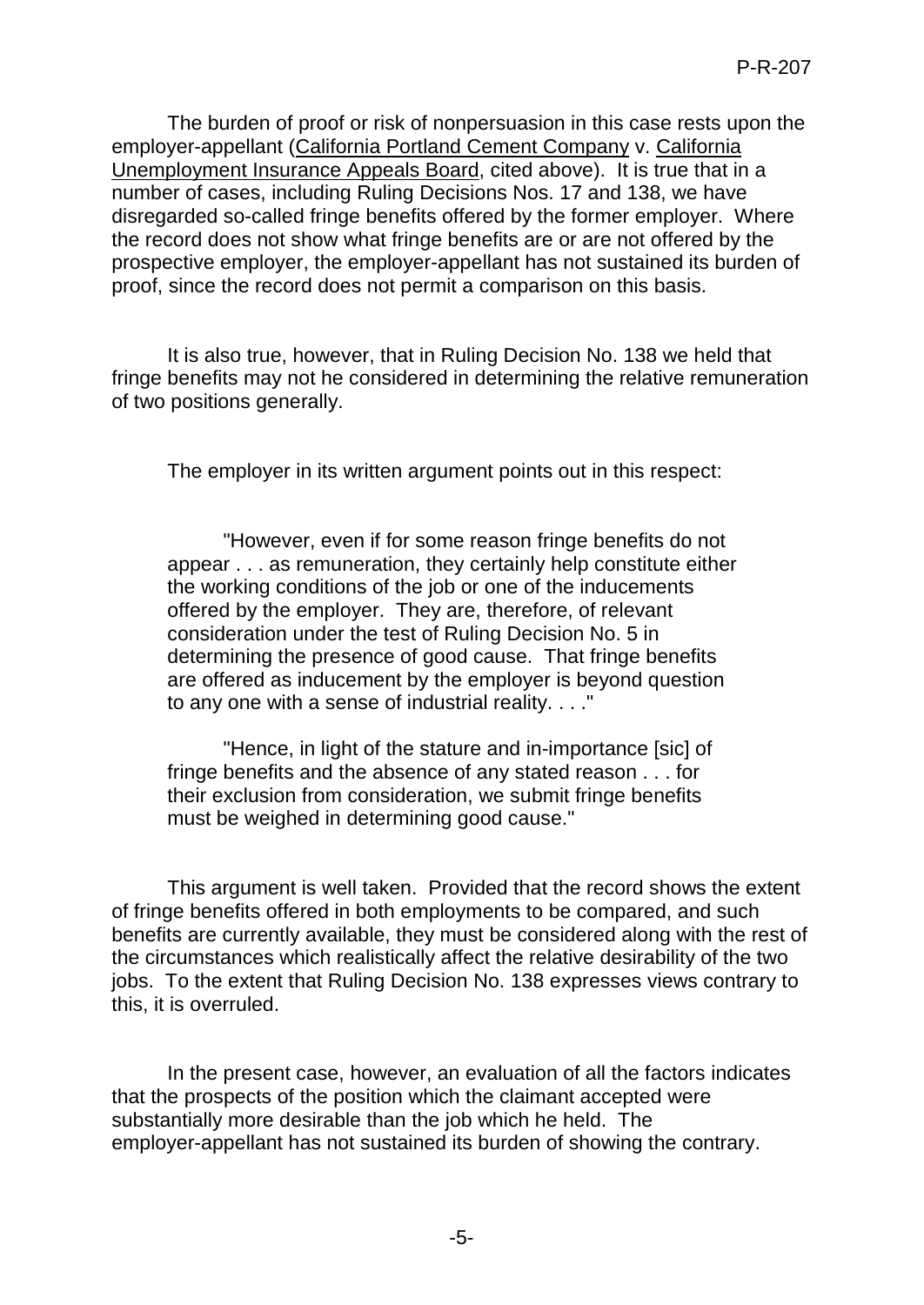Between the base pay rates only, the new job represented an increase of more than 23%. The car allowance offered was 40% above the comparable benefit from the employer-appellant. The evidence does not show that the various insurance benefits did not conform to a similar pattern.

If we assume for the sake of argument that the insurance features were identical in the two employments, and attribute to them the values suggested by the appellant, the new position is still substantially more desirable than the former one, viewed as a whole. For example, if we give a monthly dollar value to all these items, we get nearly a 25% difference:

|           | <b>Former Position</b> | <b>New Position</b> |
|-----------|------------------------|---------------------|
| Base Wage | \$608                  | \$750               |
| Car       | 125                    | 175                 |
| Insurance | 35                     | 35(?)               |
| Total     | \$768                  | \$960               |

Even if the new position offered no insurance benefits, which is contrary to the evidence, the difference would still be substantial (20.4%).

If the pension were added in, the result could not be changed, for the new job would still be nearly 17% more valuable, on the same assumptions (\$960 per month versus \$825).

We must nevertheless note that the difference in pension arrangements, upon which the employer places great stress, may not be given great weight, since it is a speculative benefit of possible but uncertain future value, depending upon many unforeseeable events, such as whether the claimant lives long enough to retire, whether he remains able to work long enough to earn a useful retirement level, whether the employer retains him long enough to retire him, whether the employer and the pension fund will remain solvent and in business until the claimant retires, whether the value of the dollar will remain sufficiently stable for the retirement funds now deposited to be of significant value when the claimant retires, and whether or not the claimant may have become entitled to a better retirement arrangement with his new employer before he is ready to retire.